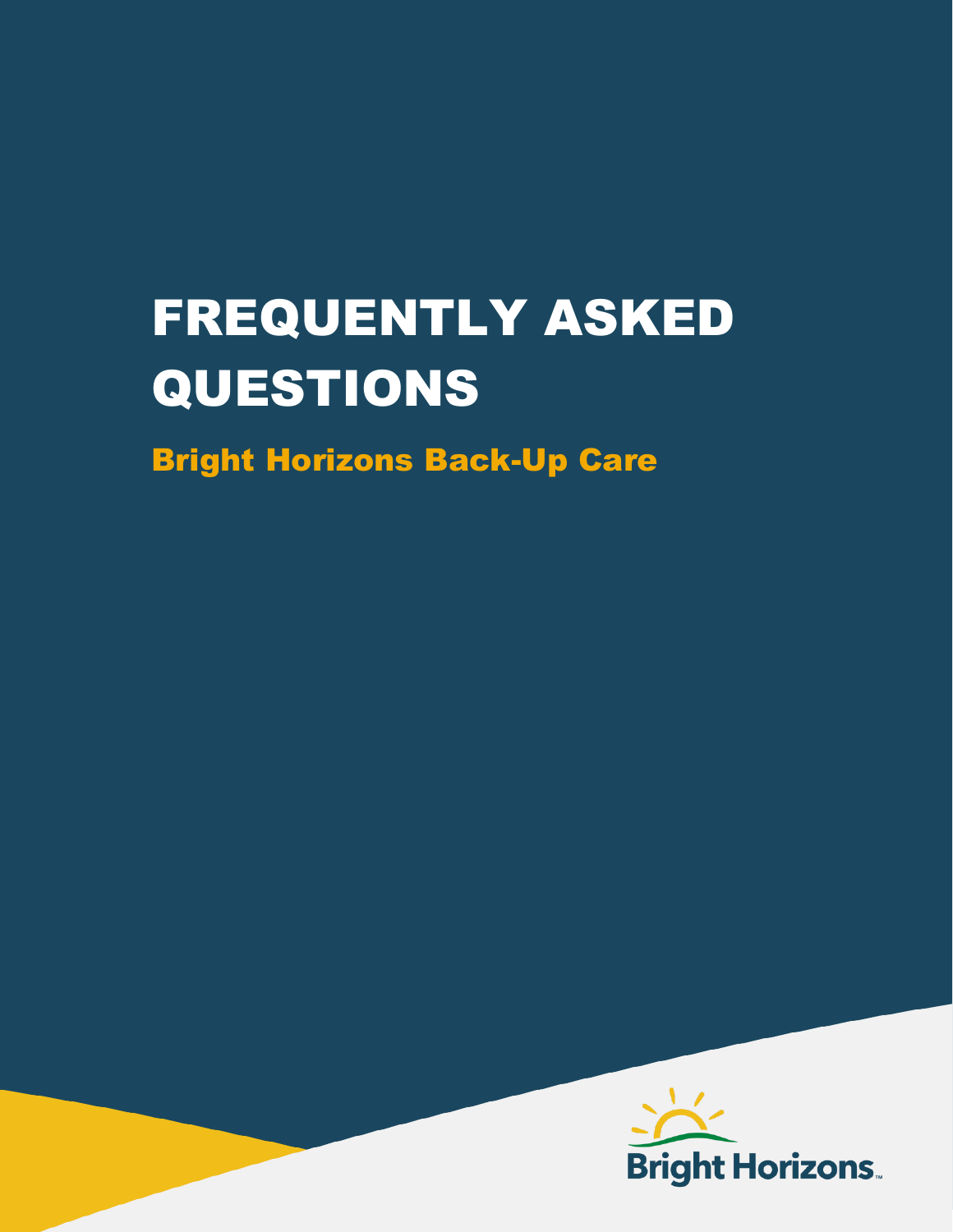### FAQs: Overview

#### Bright Horizons Back-Up Care

Your employer has partnered with **Bright Horizons®** to help you better manage your many work, family, and personal responsibilities.

*Bright Horizons Back-Up Care™* provides access to back-up care for your children, adult, and elder family members during a lapse or breakdown in normal care arrangements.

#### **Benefit Details**

**Register at no cost. Access your benefit by visiting: https://backup.brighthorizons.com Employer Username:** DEPAUL | **Password:** VINCENT

To learn about all your Bright Horizons benefits, please visit **https://clients.brighthorizons.com/depaul**

Download the back-up care app: Search "back-up care" on the App Store or Google Play. **Questions? Call** 877-BH-CARES (242-2737)

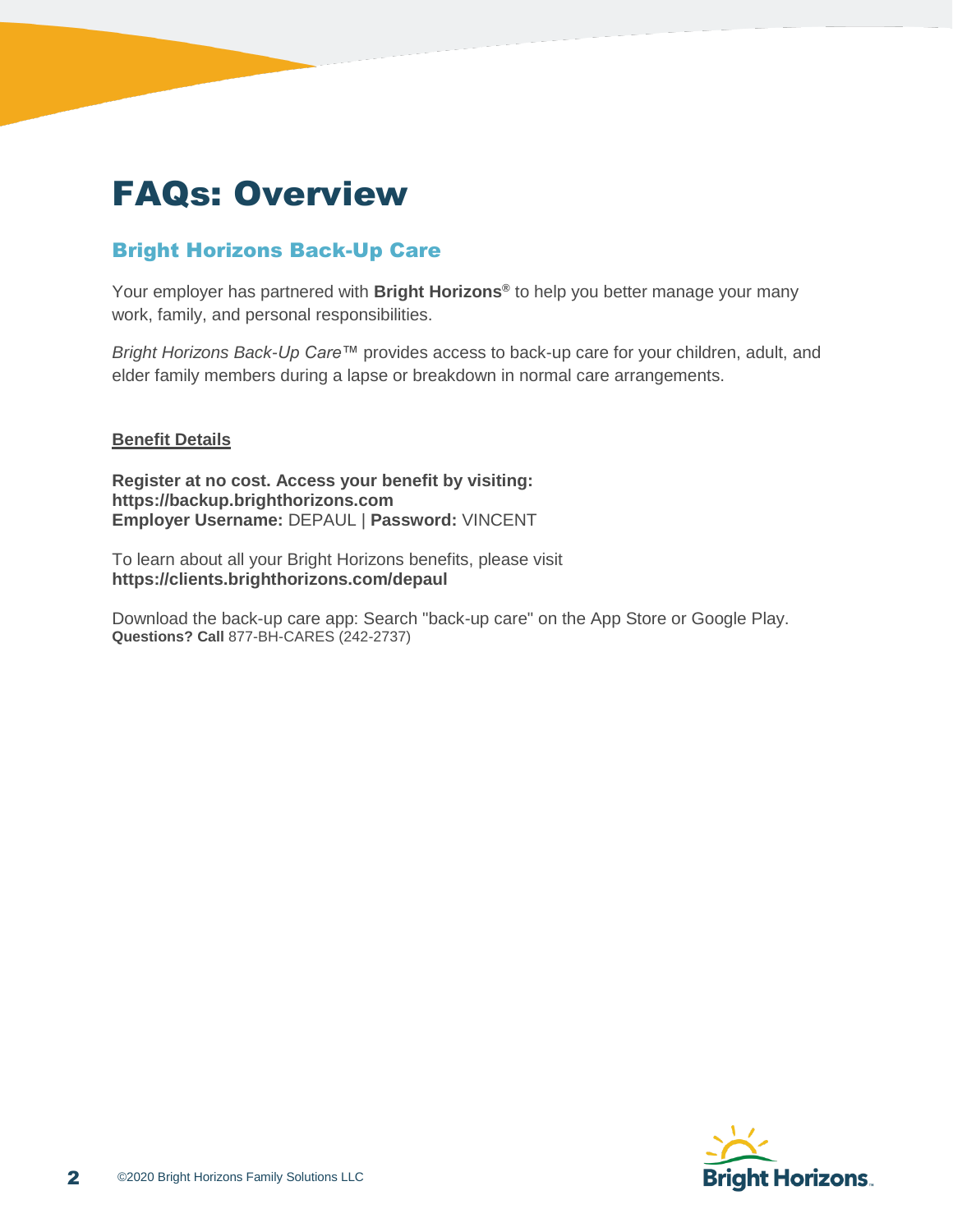## Back-Up Care

#### What is Bright Horizons Back-Up Care?

Bright Horizons Back-Up Care can be used anytime you need to be at work, but your family member needs assistance or support.

#### **Examples of when you can use back-up child care include:**

- You have a new baby and need care while you transition back to a normal work schedule.
- Your child's school or center is closed for breaks, teacher in-service days, or inclement weather.
- You are in between child care arrangements.
- You have a change in your work schedule and need in-home child care for evening and weekend hours.
- Your stay-at-home spouse or partner is called in for jury duty or has an appointment.
- Your child is mildly ill and cannot attend his or her regular care program.

#### **Examples of when you can use back-up adult and elder care include:**

- Your parent's regular in-home care provider is out sick or on vacation.
- Your teenage/adult child is mildly ill and you want someone with him/her while you are at work.
- Your grandparents live out of state and need assistance.
- **•** Your parents live with your sister…and your sister has a temporary conflict and is unable to care for them.
- Your mother-in-law is in the hospital and you would like someone to be with her for support.
- **Your spouse or partner (or other adult family member) is recovering from an illness or injury** and needs assistance.

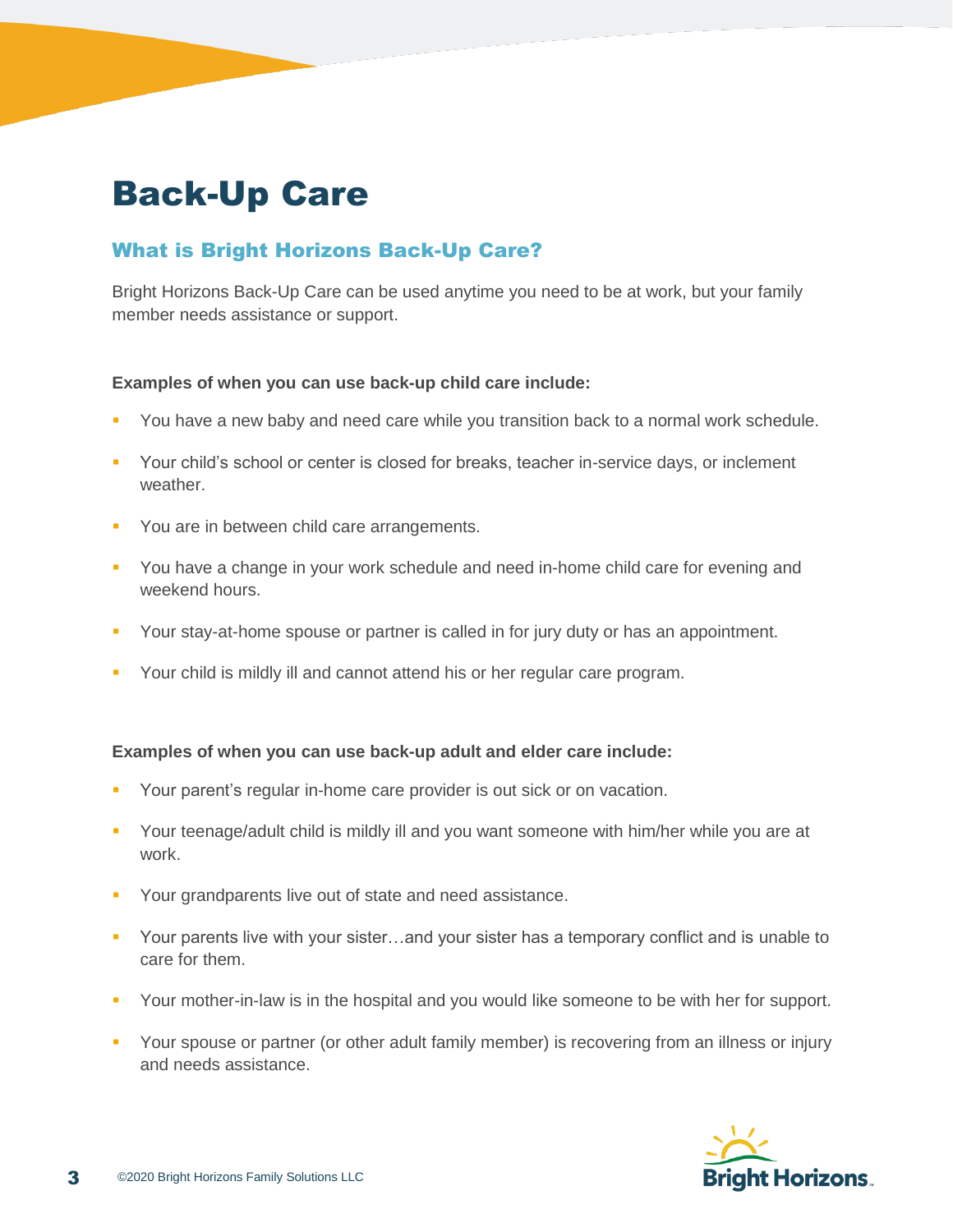#### What type of back-up care is available?

Care in high-quality centers for well children, screened in-home caregivers for well or mildly ill children, and in-home adult and elder care is available. Care recipients may include infants, toddlers, preschoolers, school-age children, teens, and adult and elderly family members.

#### Where is back-up care available?

The benefit gives you access to a nationwide network of high-quality, licensed child care centers, including hundreds of accredited Bright Horizons child care centers across the United States. Chances are high that there are options near your home and your work site. In addition, we have partnerships with 650 in-home care agencies that employ a total of nearly 200,000 experienced caregivers who travel up to 35 miles to provide care in your home or the home of your relative. Care options depend on the availability of these network providers in your area. While care is not guaranteed, Bright Horizons will make every effort to accommodate your reservation request.

#### I do not see a local provider on the Bright Horizons Back-Up Care website. What should I do?

Call the Bright Horizons Contact Center at 1-877-BH-CARES (242-2737) to determine if there are contracted providers in your local area. The contact center has the most up-to-date information on our contracted network, and they will try to help you find options that will suit your care requirements.

#### Who is considered an adult or elder relative?

Any adult or elder relative for whom you have care responsibilities is covered. This could be a parent, grandparent, spouse or domestic partner, in-law, adult child, etc.

#### What is the age limit for care recipients?

For center care, age limits will vary by location. Most centers can serve children from 6 weeks to 6 years of age; some serve children through age 12. For in-home care, there is no age limit.

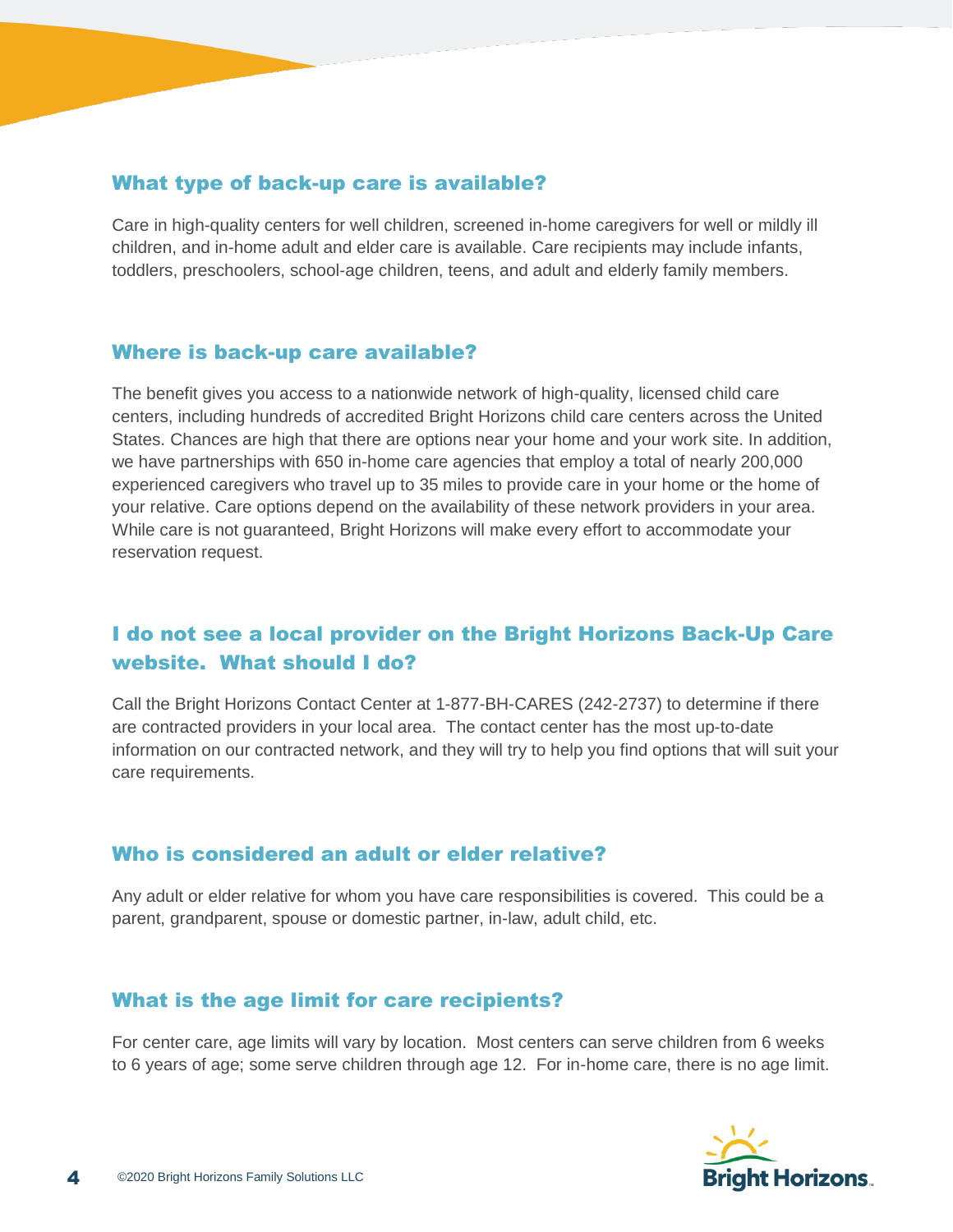#### How can I provide feedback regarding my care experience?

Your feedback is a critical part in helping us manage the quality and experience people have when using this program. We will email you a link to a survey following the last date of care each time you schedule care with us. Please take a few minutes to complete this survey and let us know how we're doing. In addition, you can reach out to us by phone 24/7 at 877-BH-CARES (242-2737).

## Center-Based Back-Up Child Care

#### How can I be assured a center is a safe environment for my child?

All the child care centers that provide back-up care meet stringent quality requirements and are licensed by the state in which they operate. Each center offers a developmentally appropriate curriculum led by qualified teachers, follows strict health and safety policies, and ensures appropriate teacher-to-child ratios for each age group.

These centers are specifically designed to provide a warm, inviting, and engaging environment where children actively explore and participate. Teachers in back-up care settings are specially trained to tune into your child's needs and interests, to help you comfortably transition at dropoff time, and to help your child feel welcome, secure, and at ease in what is usually an unfamiliar and new environment.

#### Can center staff administer medication?

Each child care center in the back-up care network has its own policies regarding medications based on local and state regulations. Please check with the center you will be using, should the need for medication administration exist or arise at any point during the provision of care.

#### Are there child care centers that accommodate sick children?

The vast majority of centers welcome well children only. In the event your child becomes ill during the course of the day in a center, the center staff will contact you and will keep your child comfortable in a quiet area until you arrive to take your child home.

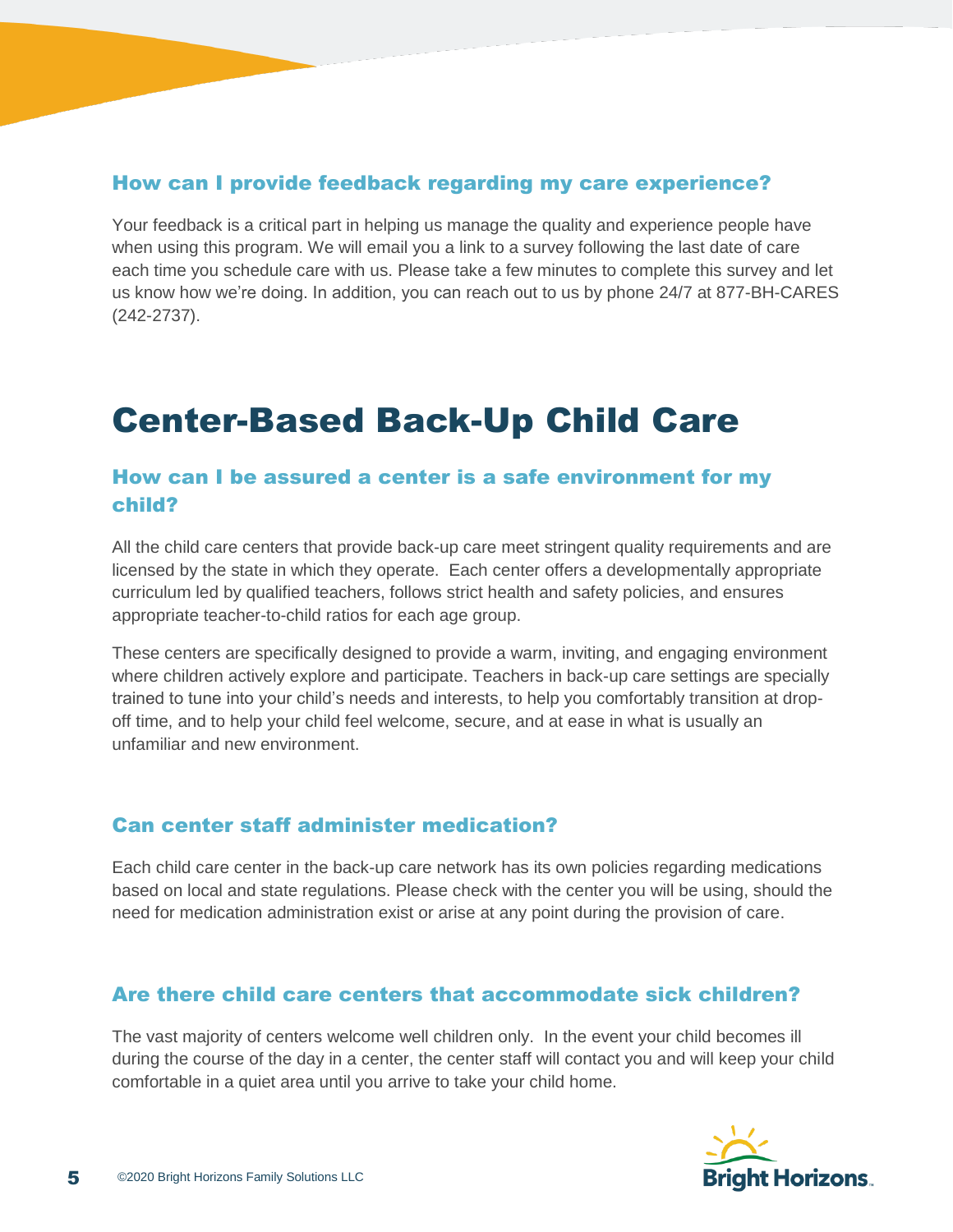#### What information will I need to bring to a child care center?

Once you schedule care, you will need to complete some information and forms to submit to the center. The specific materials required vary based on state and local requirements, but may include birth certificate, immunization records, and primary care physician contact information. The information is required by state licensing for the safety and care of your child and must be completed and given to the center in order to receive back-up care. Our care consultants can provide more details on specific requirements.

# In-Home Back-Up Child, Adult, and Elder Care

#### When can I use in-home care for my child?

In-home child care can be used when your child is mildly ill or when you prefer to have care take place in your home, rather than in a child care center.

A mild illness is defined as temporary and non-progressive in nature. For example, the child feels too ill to engage in normal everyday activities; however, does not feel so ill that he or she needs to stay in bed, and may need short rest periods until feeling better. The child may have a low grade fever controlled by Tylenol or Ibuprofen and is able to tolerate food and fluids. Typically, a child is considered mildly ill if he or she cannot attend school or the normal child care arrangement.

In-home care can also be used when a child is well. One in-home caregiver can care for up to three children.

#### When can I use in-home care for my adult and elder family members?

In-home adult and elder care is available to cover a wide variety of care needs. In-home care is provided to your adult or elder family member in the comfort of his or her own home (or assisted living facility) and is available anywhere in the U.S. within established proximity of our in-home care agency partners. Any adult or elder for whom you have care-giving responsibilities is

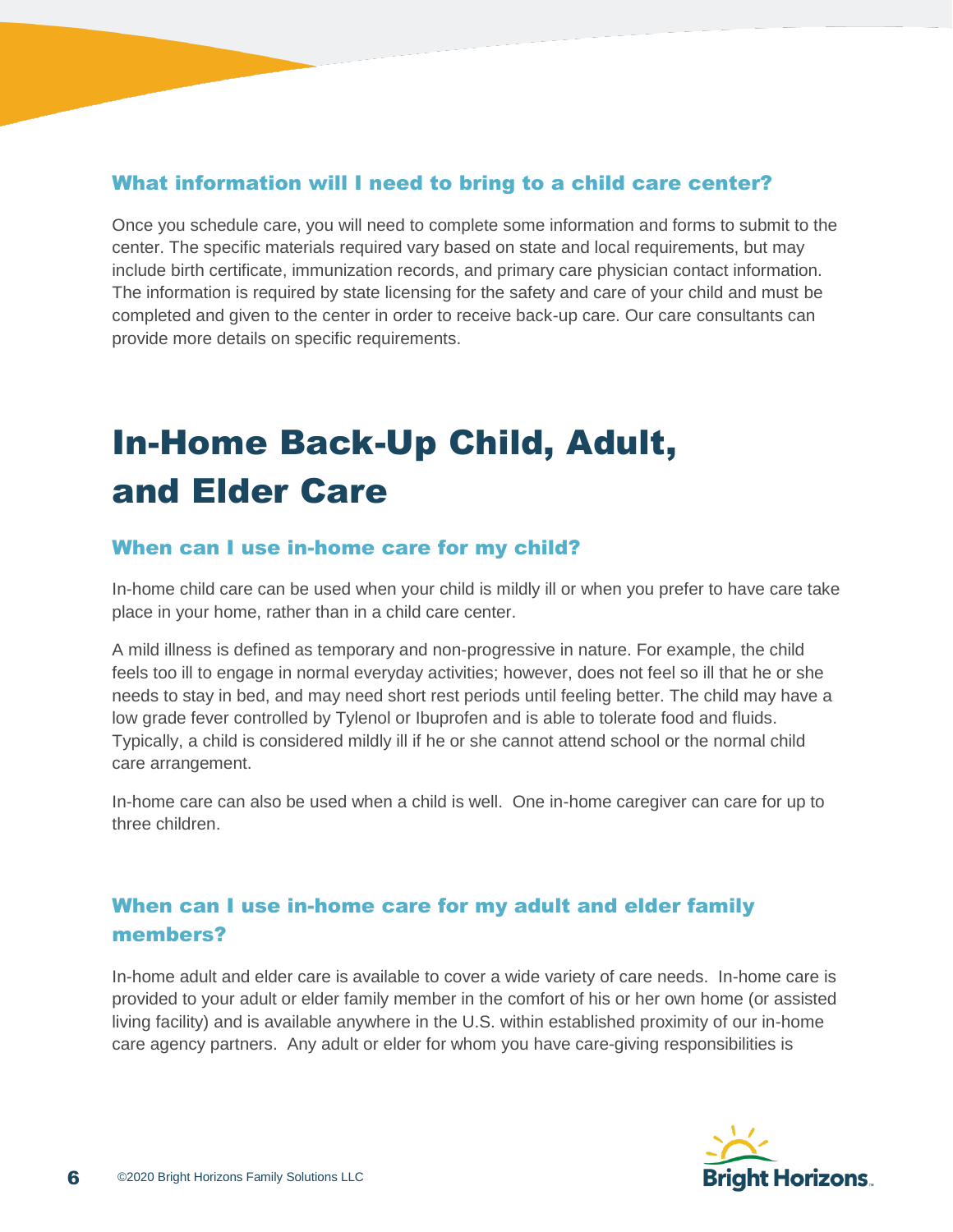covered. Some reasons you may choose to use in-home care for adult and elder family members include:

- **Respite care –** which is perfect if your adult or elder family member's normal caregiver is not available, or if that primary caregiver needs a day outside the house.
- **Recovery care** which is a great option if your adult or elder family member has had minor surgery and needs a caregiver for the first few days of recovery at home.

#### How can I be assured the in-home caregivers provide a safe environment?

In-home care is designed to provide comforting, individualized care for your child, adult, or elder relative in the familiar surroundings of home. Whether your family member is recovering from a mild illness or is in need of temporary care or assistance, our qualified caregivers provide inhome support so you can get to work free of worry.

There is no age limit for in-home care. In-home caregivers are all employed by Bright Horizons or the agencies Bright Horizons has contracted with and they are professionally trained, screened, and credentialed. Experienced in child or geriatric care, caregivers are carefully selected and meet stringent credentialing requirements, pass extensive background checks and screening processes, and are trained in CPR/First Aid.

As in any situation where third parties have access to your home while you are out, please take reasonable precautions to secure your cash, credit cards, and other valuables or information of a financial nature.

#### What is the definition of "mild illness"?

Mildly ill care is defined as temporary and non-progressive in nature. For example, the care recipient feels too ill to engage in normal everyday activities; however, does not feel so ill that he or she needs to stay in bed, and may need short rest periods until feeling better. The family member may have a low grade fever controlled by Tylenol\* or Ibuprofen and is able to tolerate food and fluids.

\* Please note that caregivers are not allowed to dispense medication. However, they can remind your adult or elder dependent when it is time to take his or her medication.

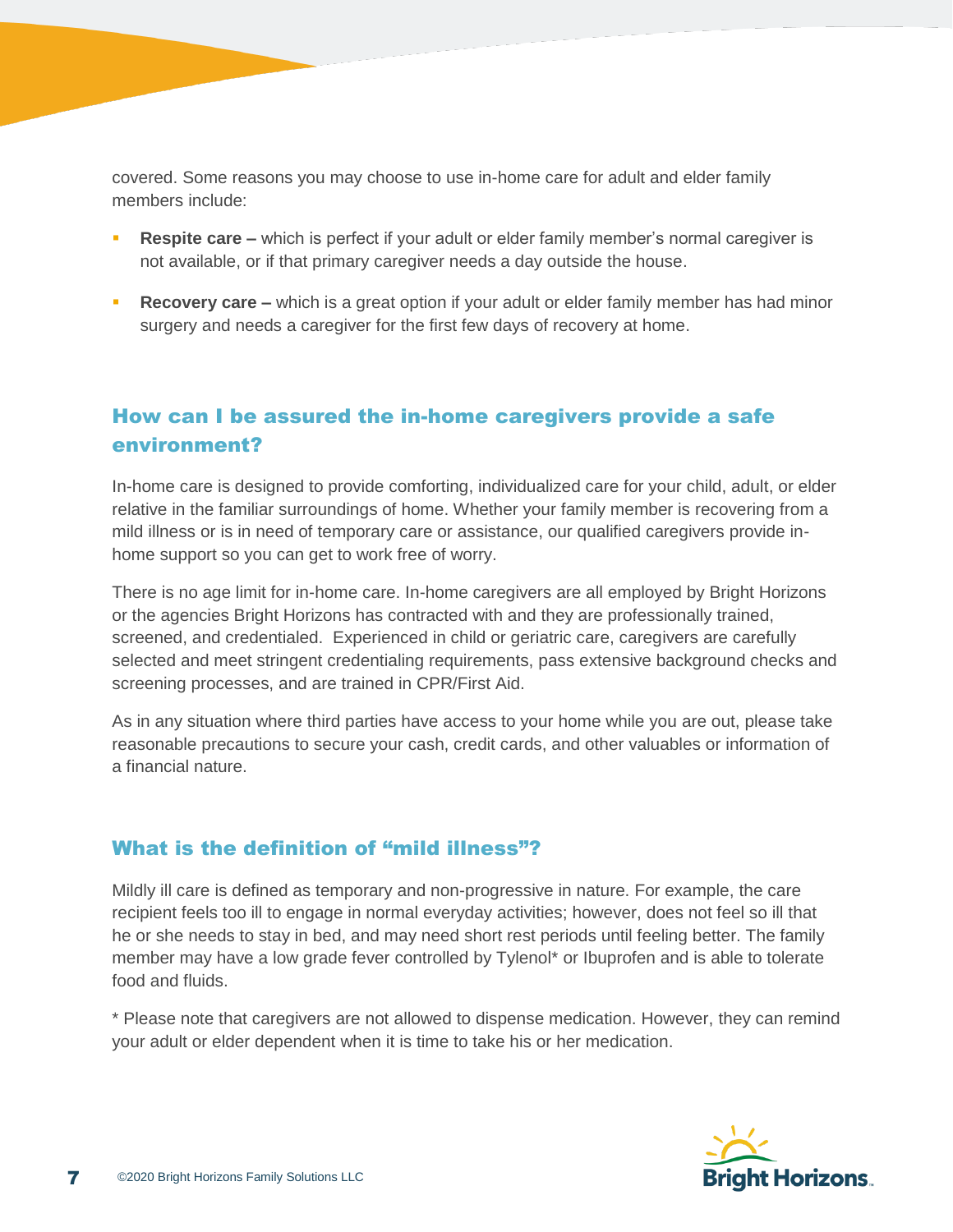#### Can I set up a "meet and greet" with an in-home caregiver prior to needing care?

You may request to set up a "meet and greet" with the caregiver in advance; however, we cannot guarantee that the specific caregiver you meet will be available on a day when you actually need back-up care. When a "meet and greet" is scheduled, your employer's specific policies would apply for the caregiver to come to your house. All applicable care minimums apply. Please note: it is also a requirement for caregivers to contact you prior to care to introduce themselves, discuss your child or adult or elder relative's care needs, and more.

#### Who is authorized to greet and release the in-home caregiver?

When the scheduled care is for a child, an adult (at least 18 years of age) must be present both when the caregiver arrives and departs. The adult must be someone who is willing to take responsibility for the care recipient(s) should the caregiver fail to arrive or otherwise be unable to provide care at the last minute. This can include, but is not limited to, a parent or guardian, a grandparent, an adult sibling, or a friend of the family. The adult, or adults, must be identified at the time care is requested.

The parent or guardian must take responsibility for greeting and/or releasing the caregiver in the event that the adult designated is unable to perform that function. Adult care recipients generally do not require a designated greet and release individual.

#### Can the in-home caregiver do light housekeeping?

An in-home caregiver can perform light housekeeping as it relates to the care of the care recipient only. Light housekeeping normally includes: cleaning kitchen after meal/snack preparation, straightening up family/living room and child's room (if the child has played in the room during the day), etc. Light housekeeping does not include the following: vacuuming, laundry, dusting, cleaning of restrooms/bathing areas, etc. The only time a caregiver may provide any of the above services is when the care recipient has created a mess requiring the above services.

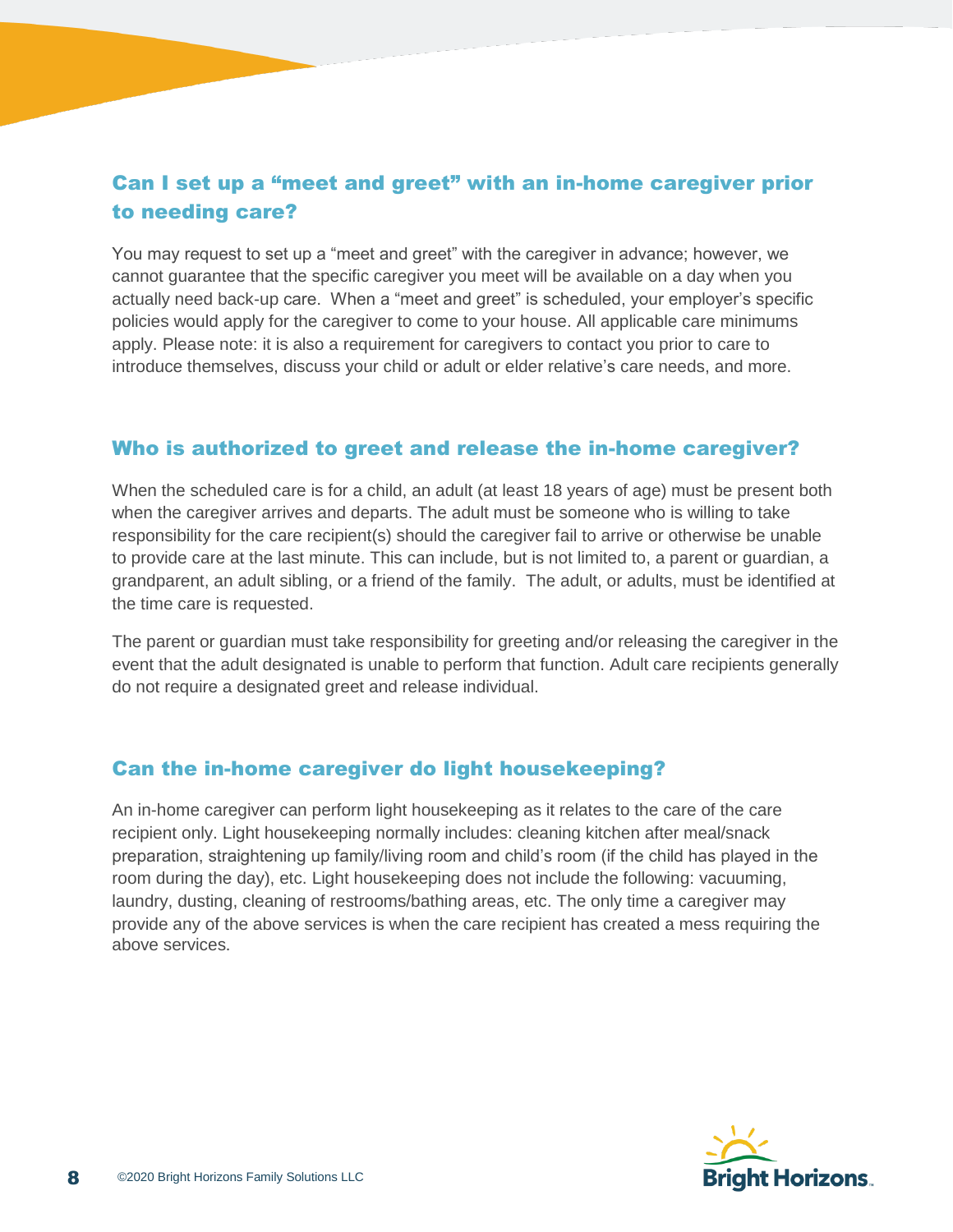#### Can the in-home caregiver prepare meals?

An in-home caregiver can prepare meals as it relates to the care of the care recipient only. Meal preparation normally includes: cooking meals and preparing snacks for the care recipient to be eaten during the hours of care. Meal preparation does not include preparing meals for upcoming days/weeks or preparing meals for other family members not using the benefit.

#### Can the in-home provider administer medication?

In-home caregivers may not dispense prescription or over-the-counter medication directly to any care recipient in their care. Caregivers may apply non-prescription topical ointments to a care recipient in their care. Caregivers are only allowed to remind the adult/elder care recipient to take his or her pre-measured medication at an assigned time where authorized by the employee. You may make other arrangements for third parties to dispense medications (such as a neighbor), provided the caregiver is notified in advance.

In-home care professionals that can dispense medication vary by state regulations, but generally are Registered Nurses (RNs) or Licensed Practical Nurses (LPNs). Medical care must be requested at the time the reservation is placed and an additional fee of \$50 per hour (1 hour minimum) will apply if dispensing of medication and/or certain medical procedures (including wound care) are required for the care provided.

#### Can the in-home caregiver provide transportation?

Caregivers may not transport any care recipient in a private vehicle. Caregivers are only allowed to accompany a care recipient using public transportation (i.e. taxi, bus, train, or special transit) when required in connection with the care provided and only with the prior authorization of the employee and notification of Bright Horizons. In the case of adult or elder care, caregivers are allowed to accompany a care recipient when driven in a private vehicle by the care recipient or an acceptable family member or acquaintance of the care recipient.

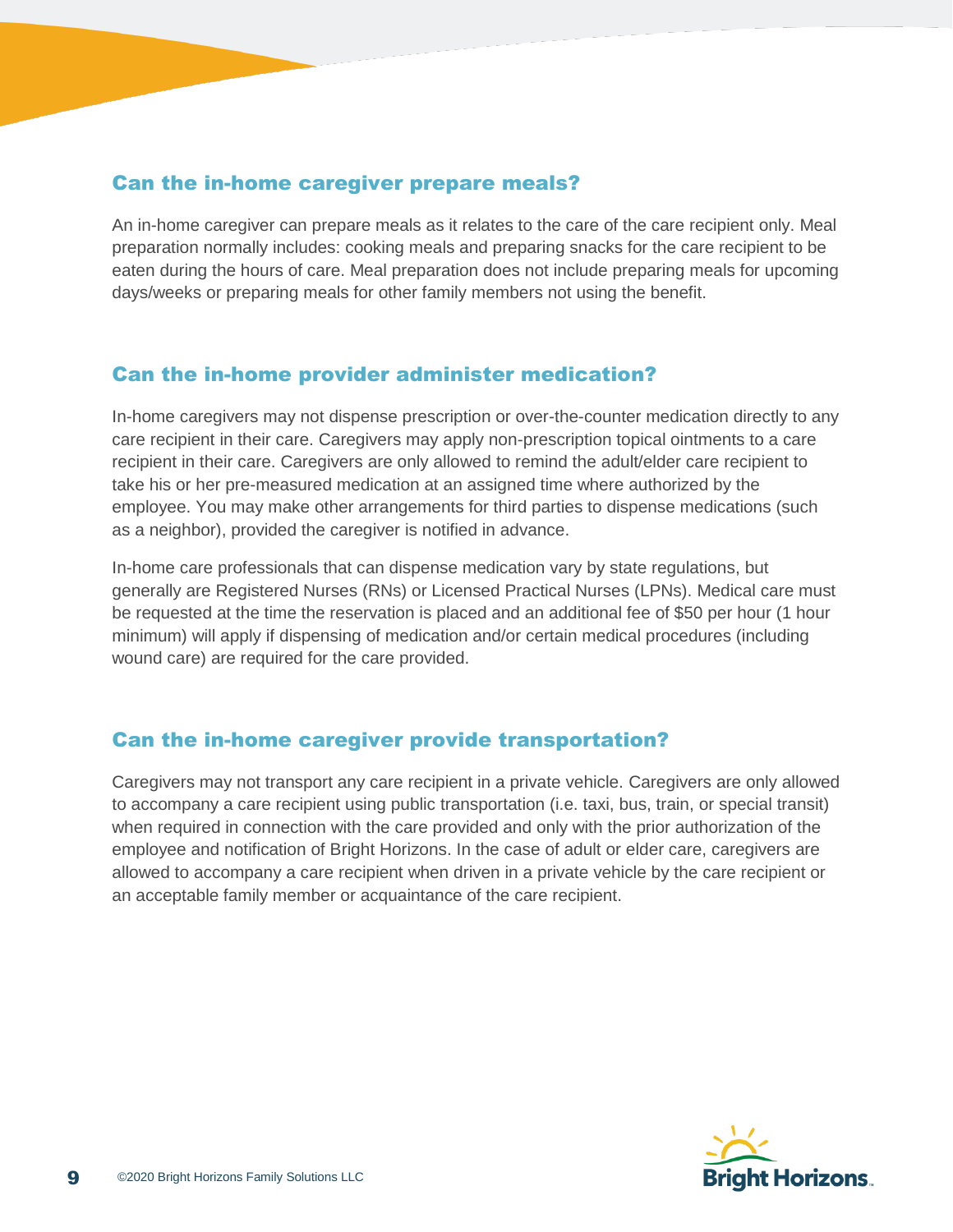#### Can the in-home caregiver engage in outdoor activities with my family member?

Caregivers are required to provide care for care recipients in the homes of employees, the adult or elder relative, or other authorized locations. Caregivers may leave the premises only with your prior authorization. Outdoor activities are limited by the transportation policy.

Caregivers may not accompany care recipients to any body of water (public or backyard pools, lakes, etc.), other than in connection with a pre-arranged activity that a third party is responsible for (such as a swimming lesson with an instructor), and only with your prior authorization.

#### Are visitors allowed to come to my home while I am using inhome care?

No visitors are permitted on the premises without your prior authorization. No authorized visitors may be under 18 years of age (unless they reside in the home). Authorized individuals must provide photo identification in order to be given access to the care recipient.

#### If I like a specific in-home caregiver, can I request him or her in the future?

Yes. Bright Horizons will work to secure care with your preferred in-home caregiver. However, the caregiver may not always be available if he or she is confirmed for another family's back-up care request.

#### If I am traveling for work and need to bring my child, is care available in my hotel room?

Yes. Care that takes place at a hotel is provided by our in-home agency network. With approval from you, the caregiver and the care recipient(s) are allowed to leave the room during care. Additionally, the caregiver and the care recipient(s) are allowed to leave the grounds of the hotel during care with written consent from you, which must be provided to Bright Horizons prior to care taking place.

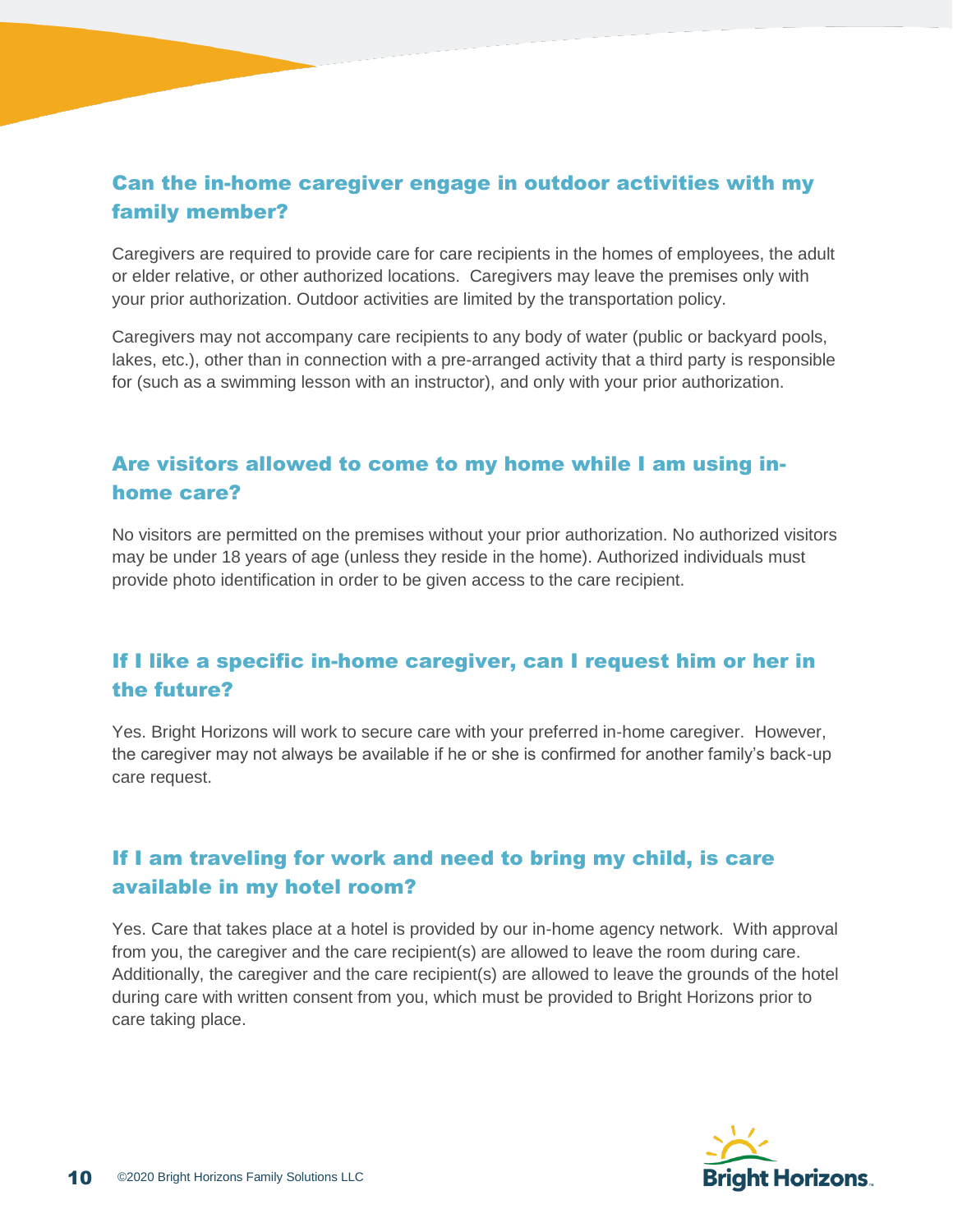# Back-Up Care Payments and Reimbursements

#### How do I pay for the service?

Any applicable copayments are either collected by Bright Horizons or by your employer. Visit the back-up care website at backup.brighthorizons.com prior to making a care reservation to learn more about your employer's specific copay policy and collection method.

#### Can I find my own provider to use for back-up care?

You are required to utilize centers and in-home providers that are contracted with Bright Horizons Back-Up Care.

#### Can I use a flexible spending account (FSA) to pay the copay associated with care?

If there are copays, they must be paid with a standard payment method. Often, copays may be reimbursable through your FSA program (subject to the terms of your employer's FSA provider). In order to get reimbursed, you must submit the proper paperwork to your FSA vendor.

#### If my child becomes sick and has to leave the care facility, will I receive a refund for that day of care?

As with any child care program, if your child becomes sick while at the child care facility, you will need to remove your child to prevent the illness from spreading to other children. There will be no monetary refund or credit to your back-up care allotment.

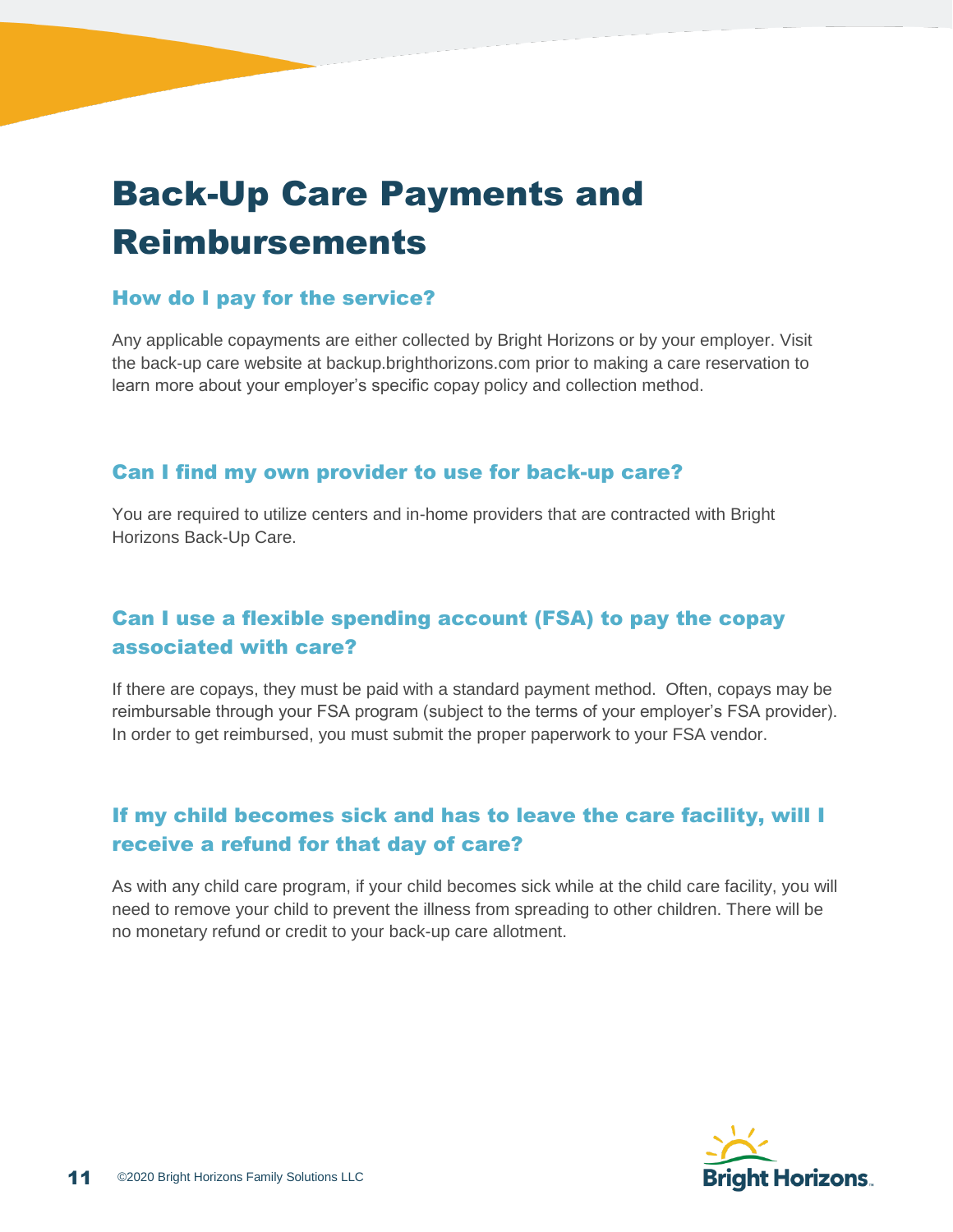# Back-Up Care Eligibility and Registration

#### How do I register?

You and your family member(s) must be registered for Bright Horizons Back-Up Care before you may make a reservation and use the back-up care services. We strongly recommend that you register in advance so that you are ready to use the benefit when you need care. There are a few ways to register: online, through the Bright Horizons Back-Up Care mobile app (available from the App Store or Google Play), or by calling the toll-free number at 1-877-BH-CARES (242- 2737). Care consultants are available 24 hours per day, 7 days a week.

#### How do I create a "Care Profile" and what information do I need?

On the home page, click on the blue "Create Your Care Profile" button and follow these steps:

- **Fill Out Your Employee Profile:** Provide your relevant contact and employment information.
- **Add Care Recipients**: Enter your relationship, care location(s), and health information, and download/complete any required care forms.
- **Enable Authorized Contacts:** Add any adults (e.g., spouse/partner, grandparent, friend) as emergency contacts and/or individuals who are authorized to pick up care recipients.
- **Enter Care Locations:** Let us know where you will typically need care.

#### Can I access back-up care from my phone?

Yes — you have back-up care at your fingertips with the Bright Horizons Back-Up Care mobile app. You can download it by searching "back-up care" in the App Store or Google Play. And once you've downloaded the app, be sure to register for your back-up care benefit so you can submit reservation requests anytime, anywhere — even when you're on the go.

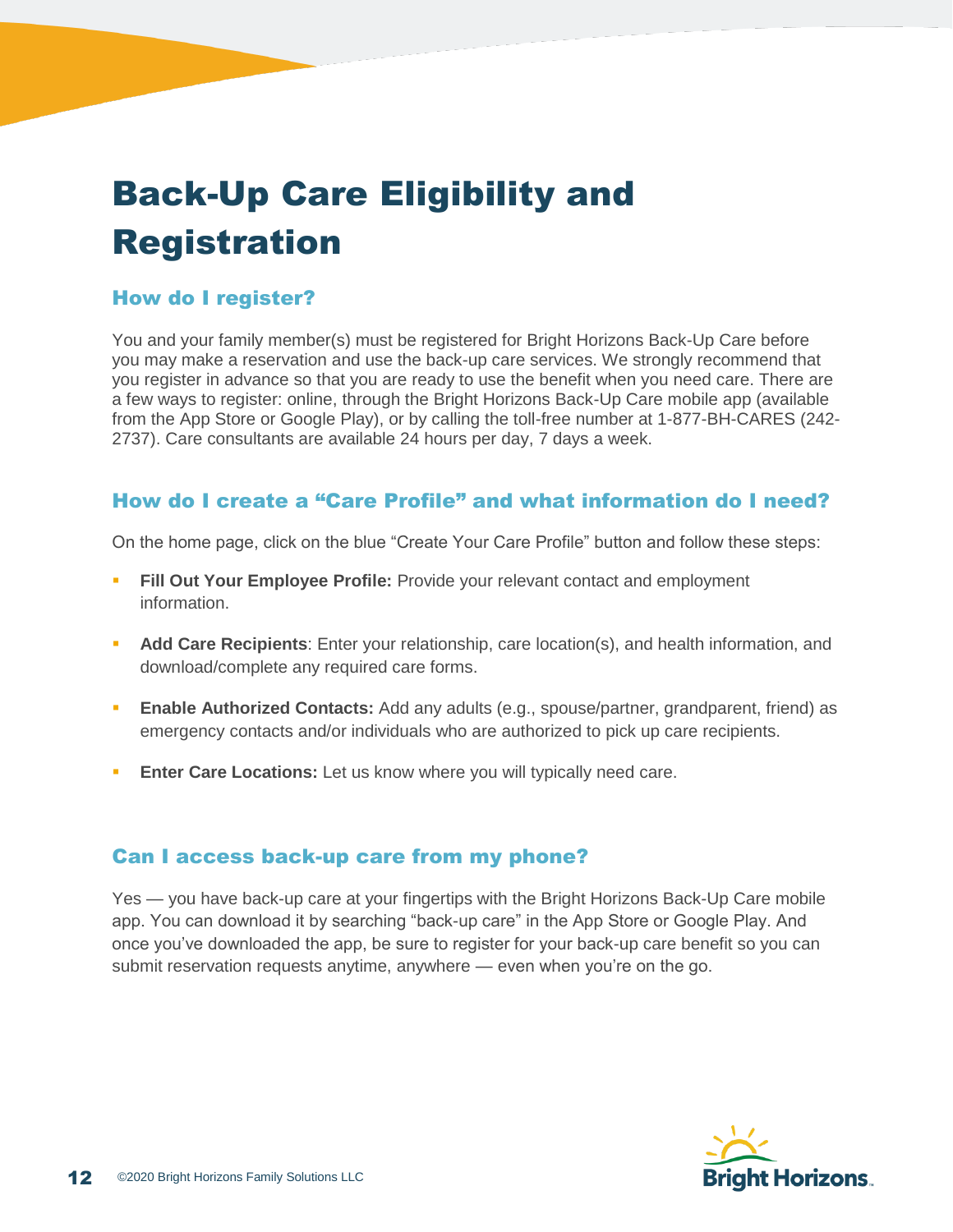#### What can I do with the Back-Up Care mobile app?

Once you've downloaded the Back-Up Care mobile app, you'll have the ability to:

- Register for back-up care
- Submit new or duplicate previous back-up care requests
- Request a child care provider you used previously
- Find nearby child care centers and view each location on a map
- Add confirmed reservations to your device's calendar
- Stay updated with real-time notifications and confirmations
- Easily manage your payment methods

#### Does the family member who needs care have to be covered under my insurance to receive care?

No. Any care recipient who relies on you as a primary caregiver, or a direct adult relative (i.e. parent, in-law, grandparent) qualifies to receive care through Bright Horizons Back-Up Care when normal care arrangements break down. Those eligible care recipients are not required to be covered under your insurance.

#### Is my adult family member who needs care required to live with me to be eligible for the services?

No, the adult family member does not have to live with you. Back-up care is available nationwide, so even if the family member lives in a different community or state, you can still take advantage of the benefit.

#### Can spouses or domestic partners register?

Upon registration, Bright Horizons will verify your eligibility by requesting specific information related to your employment. For that reason, you are required to initiate the registration process online or over the phone. Once a username and password has been created for your online account, your spouse or partner can complete the registration on your behalf.

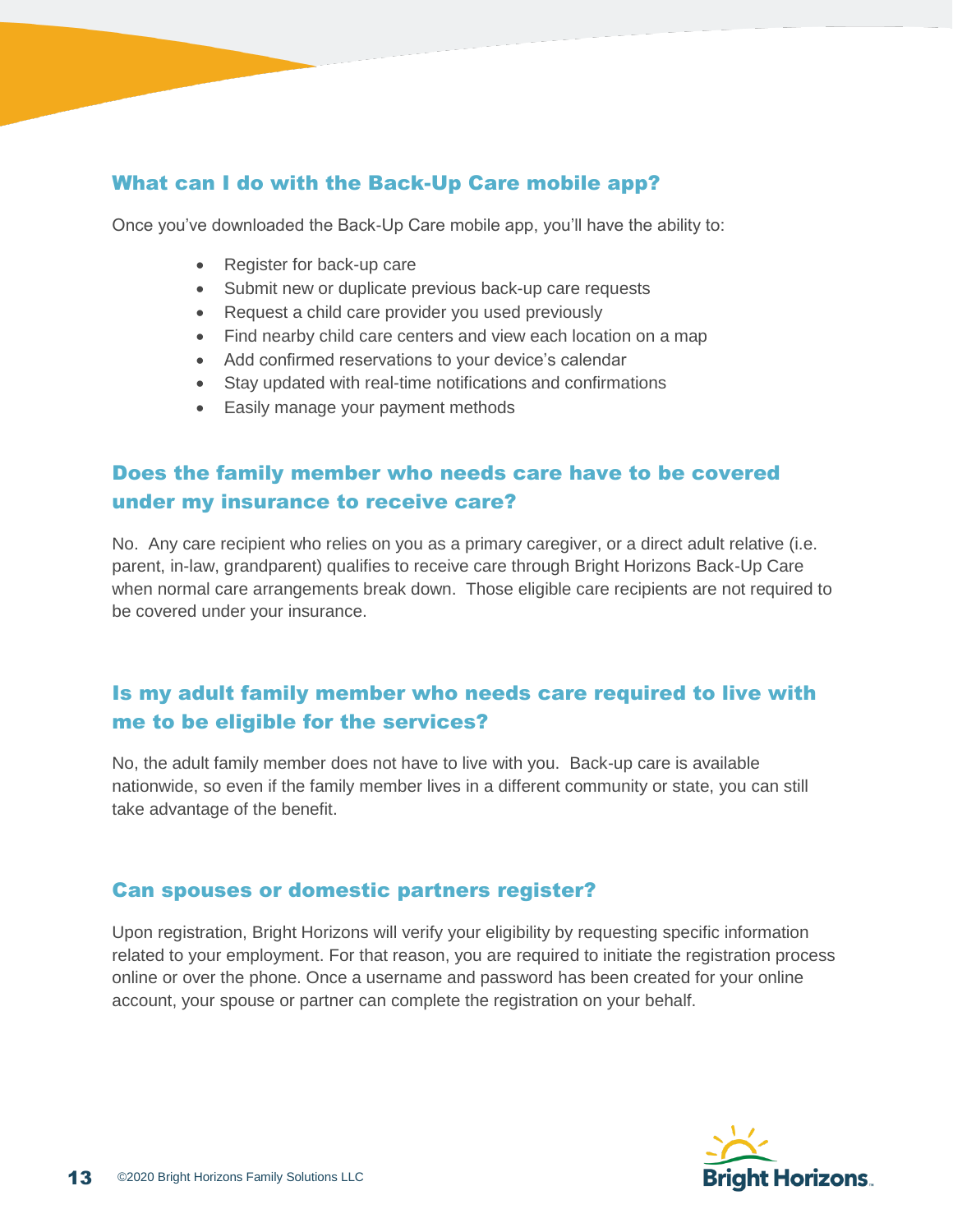#### What information is needed to register my family member?

Information such as the care recipient's name, birth date, any known allergies, and emergency contact will be required. When you contact Bright Horizons, a care consultant will help you understand the specific registration materials needed.

#### Do I have to register every year?

No. You only have to register once and can do this anytime. However, depending on the care needed, you may need to provide additional information for the unique center or in-home provider you use.

### Back-Up Care Reservations

#### Is registering the same as making a reservation?

No. You and your family member(s) must be registered for Bright Horizons Back-Up Care before you may make a reservation and use the back-up care services. Register online with a few simple steps or contact us by phone and a knowledgeable care consultant will help you complete registration. Registration is free, so we strongly recommend that you register in advance so you are ready to use the benefit when you need care.

#### Why do I have to make a reservation?

Reservations allow our care consultants to secure the type of care you need, on the specific day(s) that you need care, and also alert the care provider to the specific needs of your family so he or she is prepared. You can make reservations for back-up care in advance of the date care is needed. See the back-up care website for details. Reserve care either online via your benefit website, through the back-up care mobile app, or by calling 1-877-BH-CARES (242- 2737). When you need to make a reservation for back-up care by phone, a care consultant will ask you a few questions to fully understand your needs, such as information about your family member, when you need care, and the location where care is needed. The care consultant will review potential options with you and make the arrangements with the provider on your behalf. You will then receive a confirmation of care email including details of the care arrangements.